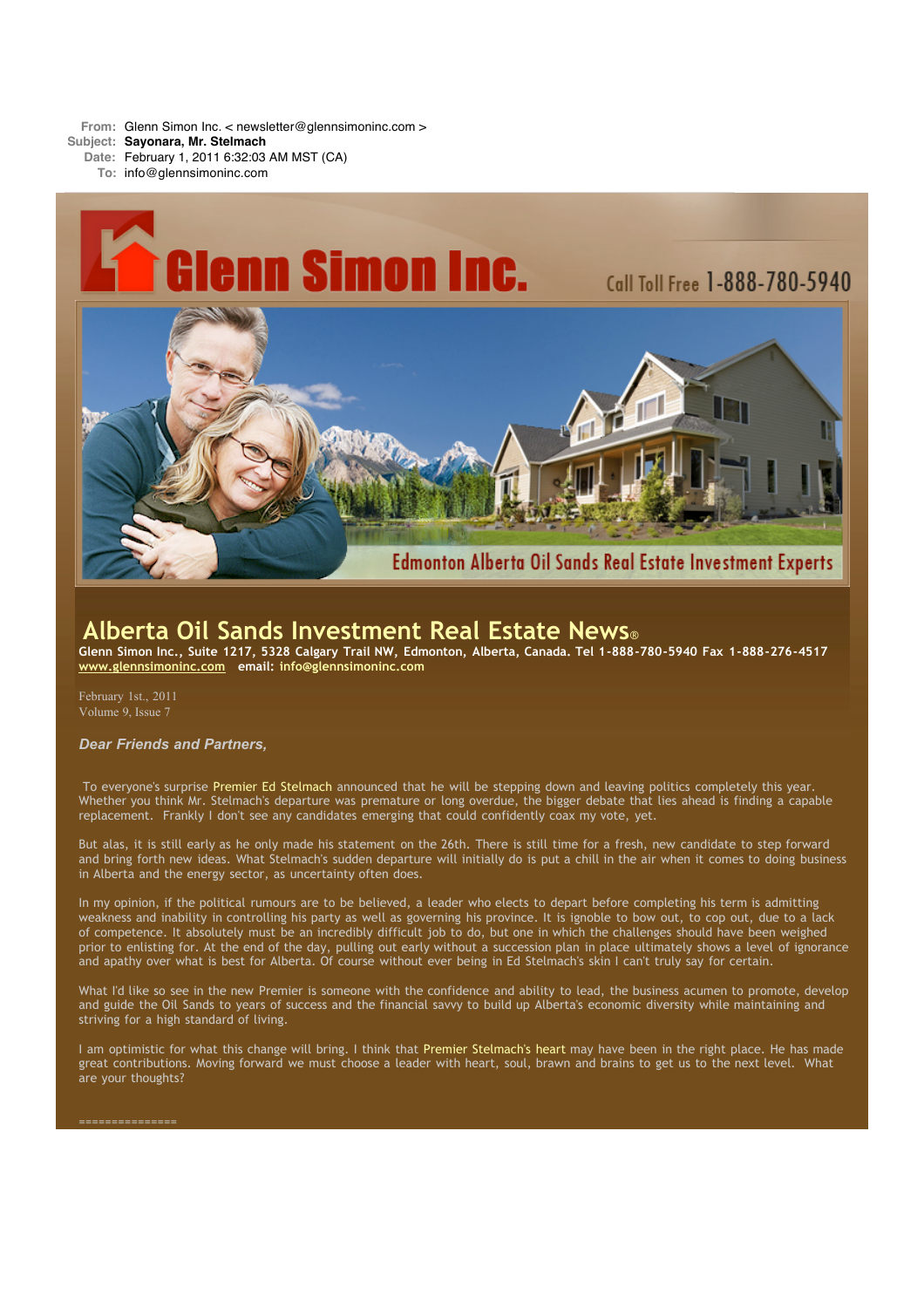

#### **West Central, Edmonton: [Cashflowing](http://www.glennsimoninc.com/featured_detail.php?id=78) Four-Plex In Queen Mary Park**

Turbo charge your portfolio. Upgraded character 4-plex with separate entrances. There are two 3 bedroom upper suites with 1200 sqft each and private upper entry, coved ceilings and newer carpet. The two lower 1 bedroom suites have approximately 800 sqft.+ each private rear entry through landscaped, fenced yard. Tenants love the location with access to UOA, Grant MacEwan, hospital and transit. There have been many recent upgrades including new hot water tank and roof. There is also an oversized double detached garage generating extra revenue. These pictures show the detail and care that went into building this home.

Comes complete with great tenants making this a totally turn-key property for you. Convenient West Central area with easy access to LRT, Downtown and Yellow Head Highway. Excellent neighborhood that demands high resale value and rents. HUGE upside potential due to the great purchase price, strong economic fundamentals and the proximity of this home in relation to Edmonton's mature core.

Produces [\\$769](http://www.glennsimoninc.com/featured_detail.php?id=78) positive cash flow per month using an investor's mortgage plan - taking advantage of current low rates.

Poised for massive growth. These 4 suites rent for top dollar and have everything arranged, including financing structure and incredible tenants. Your investment includes: financial analysis, professional inspection, insurance, financing set-up, legal fees, basic accounting, reserve fund, CMA, bi-annual statements, strategic market planning to ensure successful entry and exit, plus much more!

#### Purchase price: \$565K Total [Investment:](http://www.glennsimoninc.com/featured_detail.php?id=78) \$127K. Your Estimated 5 Year Profit \$84K. Your pre-tax Total ROI is 66% or 13% per **year + \$769 Cash Flow in Your Pocket Every Month**

"Get into action and realize secure, long-term profits"

Already producing a great RETURN. Visit for the full FEATURE sheet and call 1-888-780-5940 to get started.

-Please remember: All investments carry RISK. Be sure to seek your own independent legal advice-

===============

**Energy Board OK's \$7B Oilsands Project Review Panel Concludes Joslyn North Mine Won't Harm Species At Risk, Water Quality**

By Dave Cooper, Edmonton Journal. January 27th, 2011

EDMONTON — A joint federal and provincial review panel has approved Total E&P's \$7-billion to \$9-billion Joslyn North Mine north of Fort McMurray with several conditions, an oilsands project that has been criticized by environmental groups. READ THE FULL [STORY](http://www.edmontonjournal.com/business/Energy+board+oilsands+project/4180931/story.html#ixzz1CSGl24d1)

## **Alberta's Average Weekly Earnings Highest Among Provinces**

By Mario Toneguzzi, Calgary Herald, January 29th 2011

Average weekly earnings in Alberta continued to top all provinces in the country in November as the annual rate of growth eclipsed the national average. Statistics Canada reported Friday that average weekly earnings of non-farm payroll employees in the province rose to \$1,016.27, up 0.7 per cent from the previous month and by 5.6 per cent from November 2009. [FOLLOW](http://www.calgaryherald.com/business/Alberta+average+weekly+earnings+highest+among+provinces/4189486/story.html#ixzz1CSI6kI6D) THIS ARTICLE

===============

**Edmonton Gets The Reno Bug Economic Recovery Fuels Interest In Renovation show**

By Laura Severs, Edmonton Journal, January 29th 2011